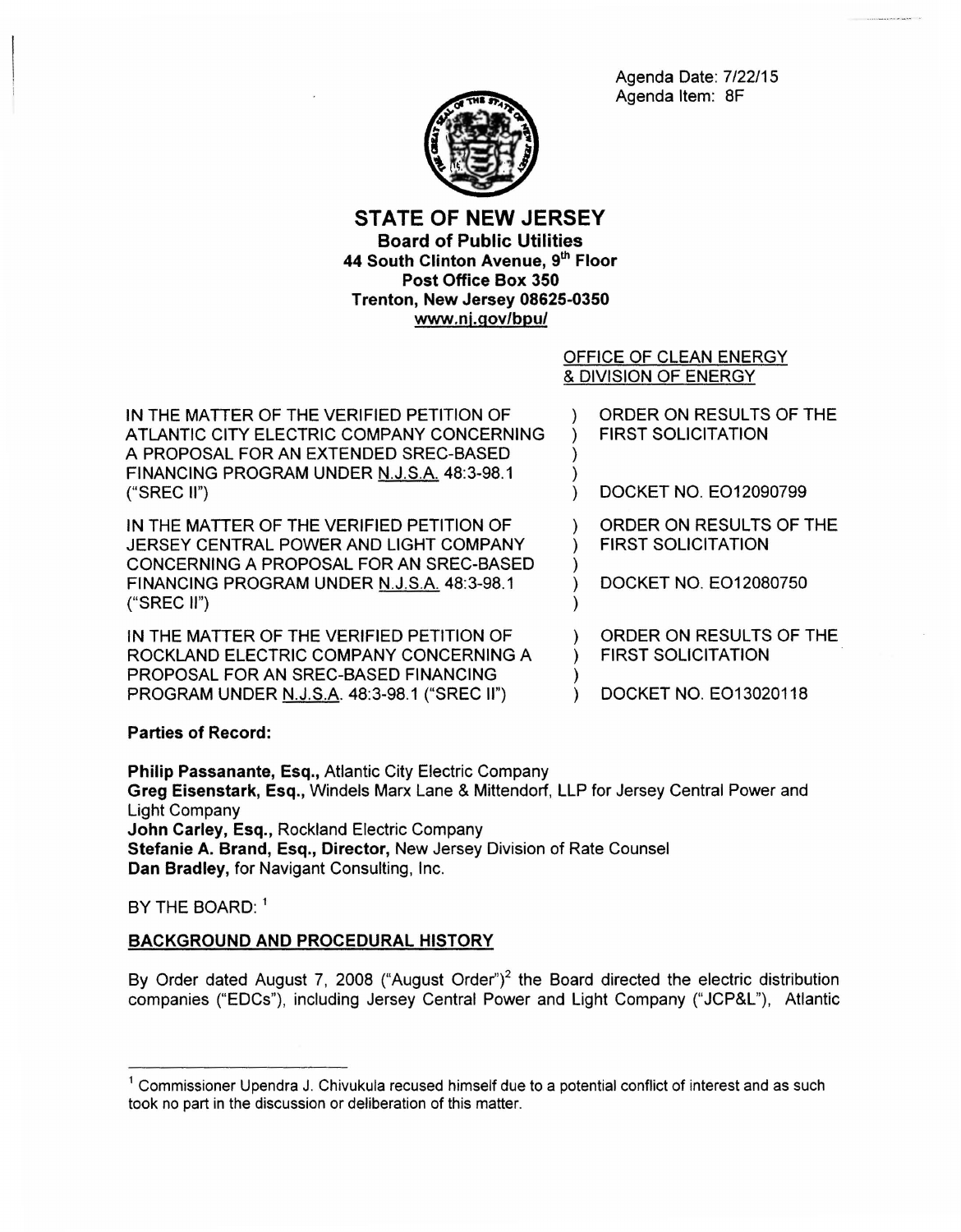City Electric Company ("ACE") and Rockland Electric Company ("RECO") to file a solar renewable energy certificate ("SREC") financing program following certain mandatory design and filing requirements. These programs are referred to as the "SREC I Programs."

By Orders dated March 27, 2009 and July 31, 2009, the Board approved the SREC I Programs. Under the SREC I Programs, periodic solicitations were held for qualifying projects seeking to enter into SREC Purchase and Sale Agreements ("PSAs") with ACE, JCP&L or RECO. The last solicitation under the SREC I Programs was held in September 2011, and the contract awards under that solicitation were approved by the Board in November 2011.

In November 2011, the Board's Office of Clean Energy ("OCE") began a series of stakeholder meetings to develop recommendations related to the expiring SREC I Programs, and address issues raised by recently enacted legislation and by the State's renewable energy goals as expressed in the 2011 Energy Master Plan. By Order dated May 23, 2012, In re Review of Utility Supported Programs, Docket E011050311V ("May 23 Order''), the Board authorized the extension of the previously approved utility run SREC financing programs with certain modifications for a total capacity of 180 MW over three years, to be divided among the EDCs based on retail sales.

On August 15, 2012, JCP&L filed a petition<sup>3</sup> with the Board requesting approval of its "SREC II" solar financing program ("JCP&L Program"), pursuant to the Board's May 23 Order and pursuant to N.J.S.A. 48:3-98.1. JCP&L proposed a 52 megawatt ("MW") program modeled closely on the SREC I Programs.<sup>4</sup>

On September 6, 2012, ACE filed a petition<sup>5</sup> with the Board requesting approval of its solar financing program ("ACE SREC II Program"), also pursuant to the May 23, Order and N.J.S.A. 48:3-98.1. ACE proposed a 23 MW program modeled closely on the SREC I Program as well.

On February 1, 2013, RECO filed a petition with the Board requesting approval of its solar financing program ("RECO SREC II Program"), also pursuant to the May 23 Order and N.J.S.A. 48:3-98.1. The RECO SREC II Program was also proposed as a 4.5 MW program substantially similar to the SREC I financing program. <sup>6</sup>

After extensive discovery and discussions, ACE, JCP&L and RECO entered into separate stipulations with Board Staff, the New Jersey Division of Rate Counsel ("Rate Counsel") and the Solar Energy Industries Association agreeing to terms of the extensions of the SREC financing programs (collectively, "SREC II Programs"). By Orders dated December 18, 2013, the Board

In re the Renewable Energy Portfolio Standard: Amendments to the Minimum Filing Requirements for Energy Efficiency, Renewable Energy, and Conservation Programs, and for Electric Distribution Company Submittals of Filings in Connection with Solar Financing, (Docket No. E006100744).

In re Verified Petition of Jersey Central Power & Light Company Concerning a Proposal for an SRECbased Financing Program under N.J.S.A. 48:3-98.1, (Docket EO12080750).

In Re Verified Petition of Jersey Central Power & Light Concerning a Proposal for a SREC-based Financing Program under N.J.S.A. 48:3-98, (Docket E008090840); In Re Atlantic City Electric Company Renewable Portfolio Standard Amendments to the Minimum Filing Requirements for Energy Efficiency, Renewable Energy and Conservation Programs and for Electric Distribution Company Submittal of Filing in Connection with Solar Financing. (Docket EO08100875).<br><sup>5</sup> In re the Petition of Atlantic City Electric Company Concerning a Proposal for an Extended SREC-based

Financing Program Pursuant to N.J.S.A. 48:3-98.1. (Docket E012090799.

In re the Verified Petition of Rockland Electric Company Concerning a Proposal for an SREC-Based Financing Program Under N.J.S.A.48:3-98.1. (Docket No. E009020097).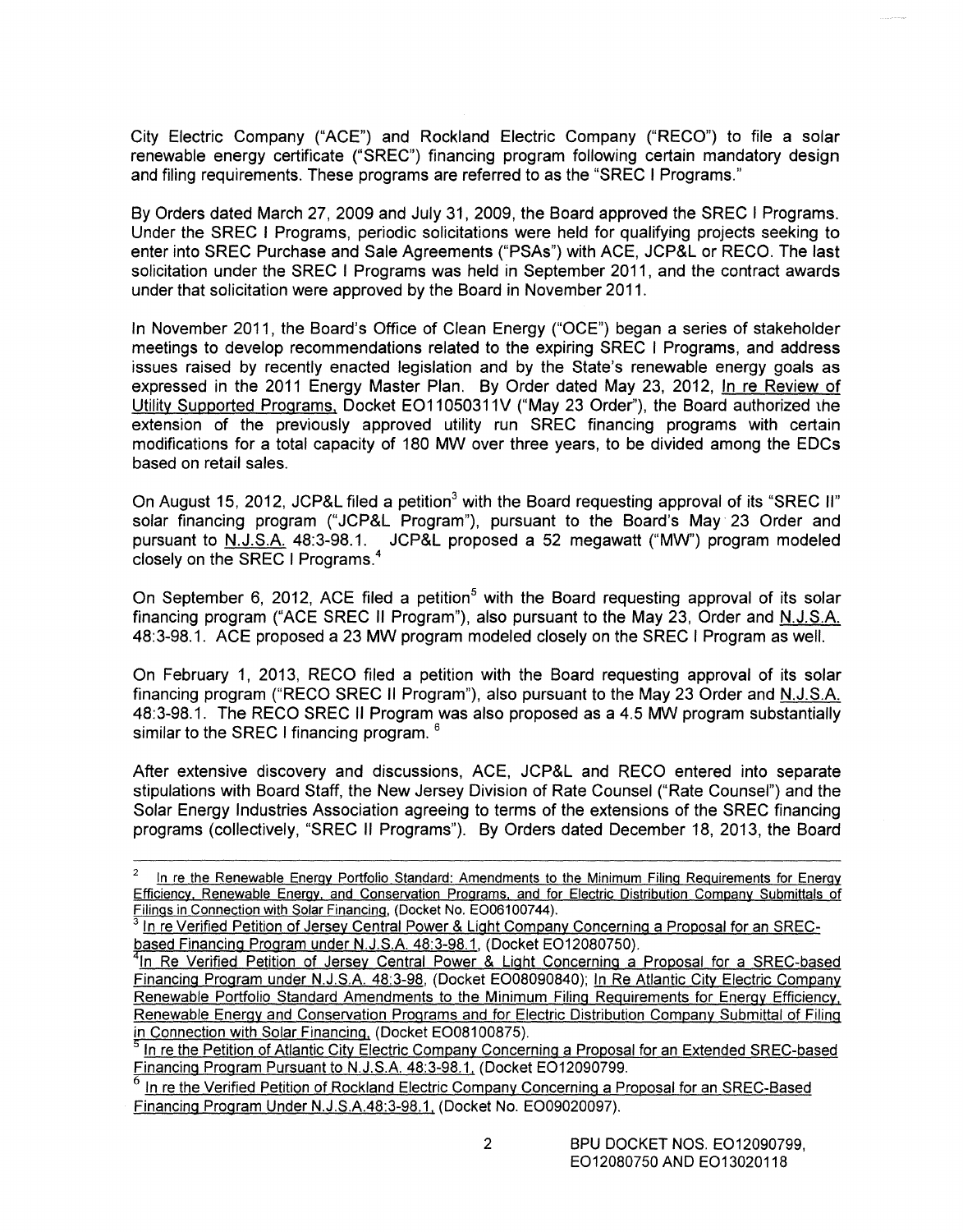approved each of the stipulations. As part of the design of the SREC II Programs, the  $EDCs<sup>7</sup>$ jointly retain a solicitation manager ("SM") to run the solicitation process for qualifying applicants, including advertising the availability of the program, establishing a process for bid submittal and ranking the projects once bids are received in any round.

The EDCs chose Navigant Consulting, Inc. ("Navigant") to serve as SM. Together, they developed a solicitation process, which entailed the issuance of a Request for Proposals ("RFP") to select solar projects ("Project" or "Projects") with which to enter into PSAs, based on the proposed price of each Project's SRECs. Through the RFP process, the EDCs contract for the purchase of SRECs for the 10-year term of the PSA, and not for energy or capacity associated with any Project. The March 9, 2015 RFP was the first of nine solicitations to be issued ("Round One") under the SREC II Programs.

Navigant, as SM, finalized the terms of the RFP and related documents, and implemented and managed the solicitation process with input from the EDCs. Among the key features of the RFP, in accordance with the May 23 Order, was the pricing requirements. The RFP required pricing in the proposals submitted in response to the RFP to be the same for the entire 10 year term of the PSA. The RFP clearly articulated the following criteria for selection: projects will be ranked by price; prices will be reviewed for competitiveness; an unspecified price limit will be applied; and the full MW solicited may or may not be awarded based on an assessment of the competitiveness of pricing resulting from the solicitation.

#### **DISCUSSION AND FINDINGS**

The Board has carefully reviewed the recommendations of the SM and Board Staff and **FINDS**  that they appropriately address all issues as required by the stipulations approved by the December 2013 Orders. The Board **FURTHER FINDS** that the overall solicitation process was effectively competitive in this instance.

After consideration of the recommendations of the SM and Staff, the Board **ADOPTS** the recommendations of the SM regarding the results of the First Solicitation in the SREC II Programs. The Board **AUTHORIZES** the EDCs to execute PSAs for eight projects with SREC prices deemed competitive. The Board **REJECTS** one proponent's bid which was deemed to be uncompetitive. The Board **AUTHORIZES** the SM's proposed implementation of the second solicitation in the SREC II Programs including the revised schedule and additional measures designed to increase participation as detailed in its recommendations.

The results of the First Solicitation, therefore, are as follows:

#### **Segment 1. Residential & Small Commercial (50 kW and below):**

- Three bids were received, totaling 85.5 kW
- Two awards were made, totaling 70.68 kW
- One bid was rejected because pricing was found not to be competitive
- The average price per SREC will not be disclosed due to too few distinct price offers.

 $7$  As used in the balance of this Order, EDCs refers to JCP&L, ACE and RECO. Public Service Electric and Gas runs its own separate solar financing programs.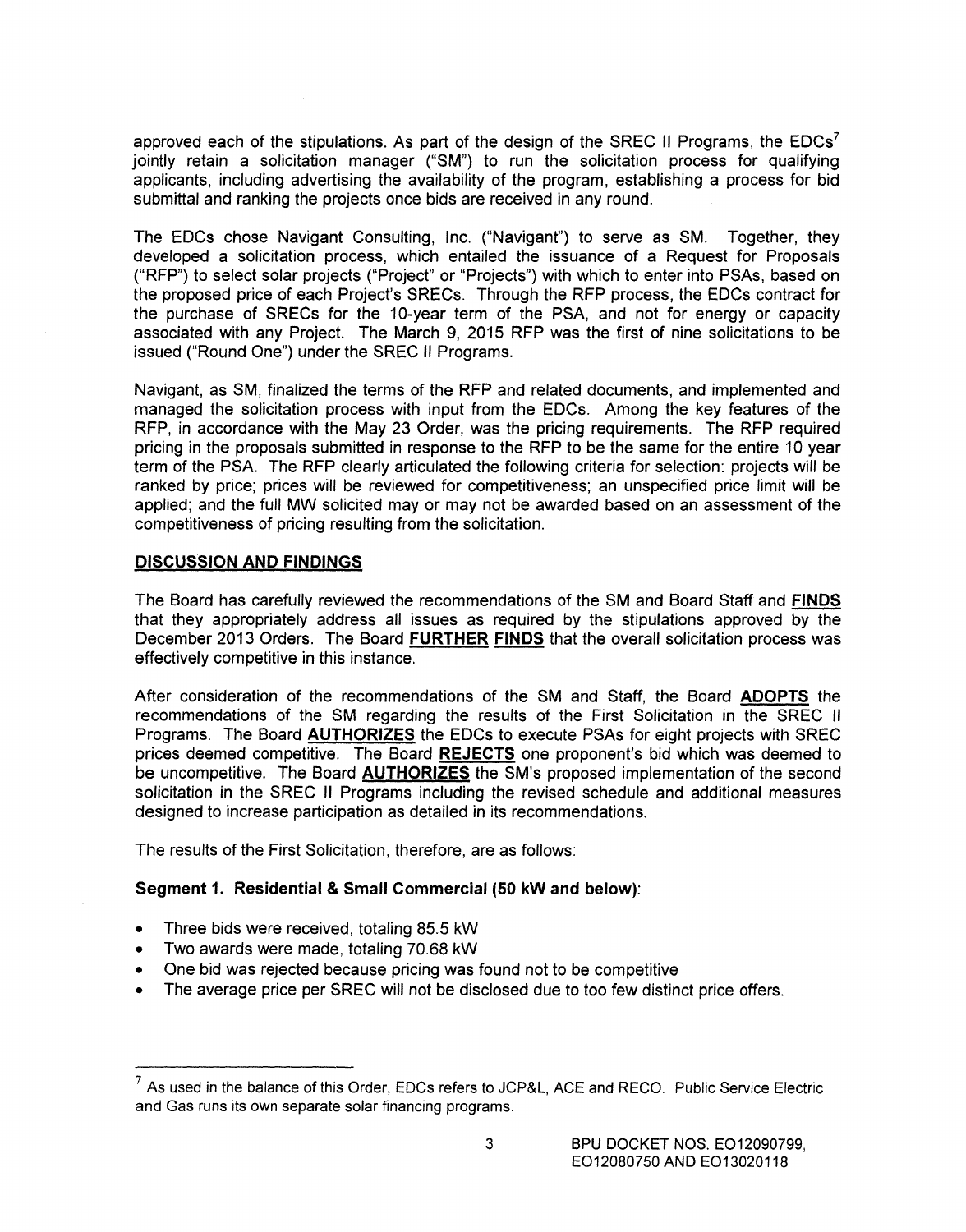### **Segment 2. Residential & Small Commercial (Greater than 50 kW to 2 MW):**

- Six bids were received, totaling 1,161.08 kW
- Six awards were made, totaling 1,161.08 kW
- No bids were rejected
- The average price per SREC will not be disclosed due to too few distinct price offers.

# **Segment 3. Subsection t. Landfills, Brownfields, or Areas of Historic Fill (Up to 5.2 MW):**

• No bids were received

The effective date of this Order is August 1, 2015.

DATED:  $\frac{1}{4}$  13, 2015 BOARD OF PUBLIC UTILITIES BY:  $111N$   $Y$   $V$ RICHARD S. MROZ iPRESIDENT */AJ* / JOSEPH L. FIORDALISO **COMMISSIONER** COMMISSIONER \_' f DIANNE SOLOMON **COMMISSIONER** ATTEST  $\sqrt{2}$ **\REN**E KIMYSBURY<br>SECRETARY 1 **HEREBY CER11FY that** the within

**c:tocument Is a true copy** of the original in the files of the Board of Public Utilities

Chen Kin Aday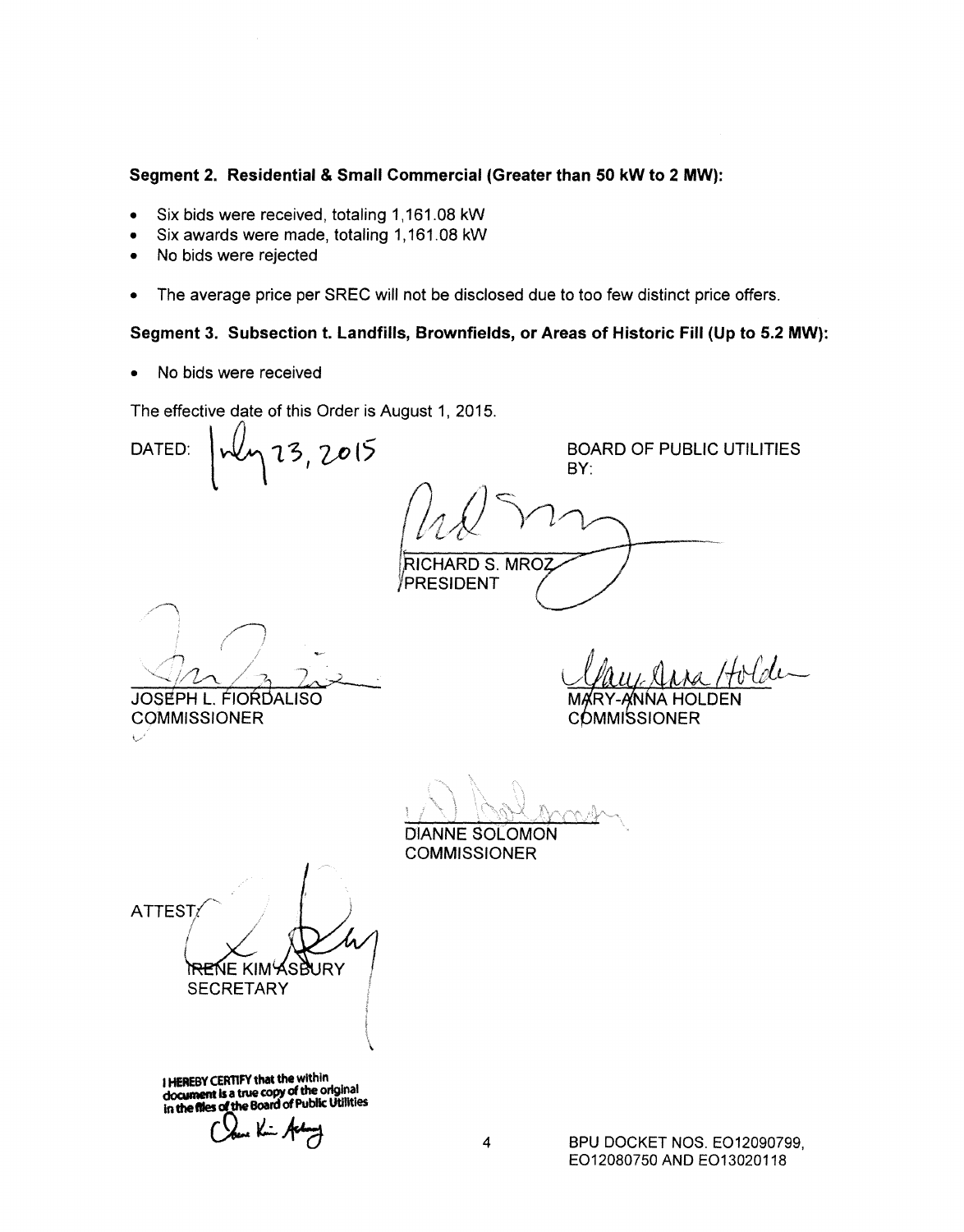In the Matter of the Verified Petition of Atlantic City Electric Company Concerning a Proposal for an Extended SREC-Based Financing Program Under N.J.S.A. 48:3-98.1 ("SREC II"); In the Matter of the Verified Petition of Jersey Central Power & Light Company Concerning a Proposal for an SREC-Based Financing Program Under N.J.S.A. 48:3-98.1 ("SREC II"); In the Matter of the Verified Petition of Rockland Electric Company Concerning a Proposal for an SREC-Based Financing Program Under N.J.S.A. 48:3-98.1 ("SREC II")

# Docket Nos. E012090799, E012080750, E013020118

#### SERVICE LIST

|                                                                                                                         | Philip J. Passanante, Esq.<br><b>Associate General Counsel</b><br><b>Atlantic City Electric Company</b><br>92DC42<br>Post Office Box 6066<br>Newark, DE 19714-6066              | Gregory Eisenstark, Esq.<br>Windels Marx Lane &<br>Mittendorf, LLP on behalf of<br>JCP&L<br>120 Albany Street Plaza, 6th Fl<br>New Brunswick, NJ 08901      | John L. Carley, Esq.<br><b>Assistant General Counsel</b><br><b>Consolidated Edison Company</b><br>of New York, Inc.<br>Law Department Room 1815S<br>4 Irving Place<br>New York, NY 10003 |  |
|-------------------------------------------------------------------------------------------------------------------------|---------------------------------------------------------------------------------------------------------------------------------------------------------------------------------|-------------------------------------------------------------------------------------------------------------------------------------------------------------|------------------------------------------------------------------------------------------------------------------------------------------------------------------------------------------|--|
|                                                                                                                         | James C. Meyer, Esq.<br>Riker Danzig Scherer Hyland &<br>Perretti LLP<br><b>Headquarters Plaza</b><br>One Speedwell Avenue<br>Post Office Box 1981<br>Morristown, NJ 07962-8464 | Donald Kennedy, Director<br><b>Customer Energy Services</b><br>Orange and Rockland Utilities,<br>Inc.<br>390 West Route 59<br>Spring Valley, New York 10977 |                                                                                                                                                                                          |  |
|                                                                                                                         | David Bradley, Director<br>Navigant<br>98 San Jacinto Blvd, Suite 900<br>Austin, TX 78737                                                                                       | David E. Dismukes<br><b>Acadian Consulting Group</b><br>5800 One Perkins Place Drive<br>Building 5, Suite F<br>Baton Rouge, LA 70808                        | Andrea C. Crane<br>The Columbia Group, Inc.<br>199 Ethan Allen Highway-2 <sup>nd</sup><br>Ridgefield, CT 08677                                                                           |  |
|                                                                                                                         |                                                                                                                                                                                 |                                                                                                                                                             |                                                                                                                                                                                          |  |
| <b>Board of Public Utilities</b><br>44 South Clinton Avenue, 9th floor<br>Post Office Box 350<br>Trenton, NJ 08625-0350 |                                                                                                                                                                                 |                                                                                                                                                             |                                                                                                                                                                                          |  |
|                                                                                                                         | Jerome May, Director<br>Division of Energy                                                                                                                                      | Alice Bator, Chief<br>Division of Energy                                                                                                                    | Rachel Boylan, Esq.<br><b>Counsel's Office</b>                                                                                                                                           |  |
|                                                                                                                         | Elizabeth Ackerman<br><b>Acting Director</b><br>Division of Economic Development<br>and Energy Policy                                                                           | Marisa Slaten, Acting Director<br><b>Division of Economic</b><br>Development and Energy<br>Policy                                                           | Benjamin Scott Hunter<br><b>Division of Economic</b><br>Development and Energy Policy                                                                                                    |  |
|                                                                                                                         | Irene Kim Asbury<br>Secretary of the Board<br>Secretary's Office                                                                                                                | Allison E. Mitchell, AAI<br>Division of Economic<br>Development and Energy<br>Policy                                                                        | Bethany Rocque-Romaine, Esq.<br><b>Counsel's Office</b>                                                                                                                                  |  |